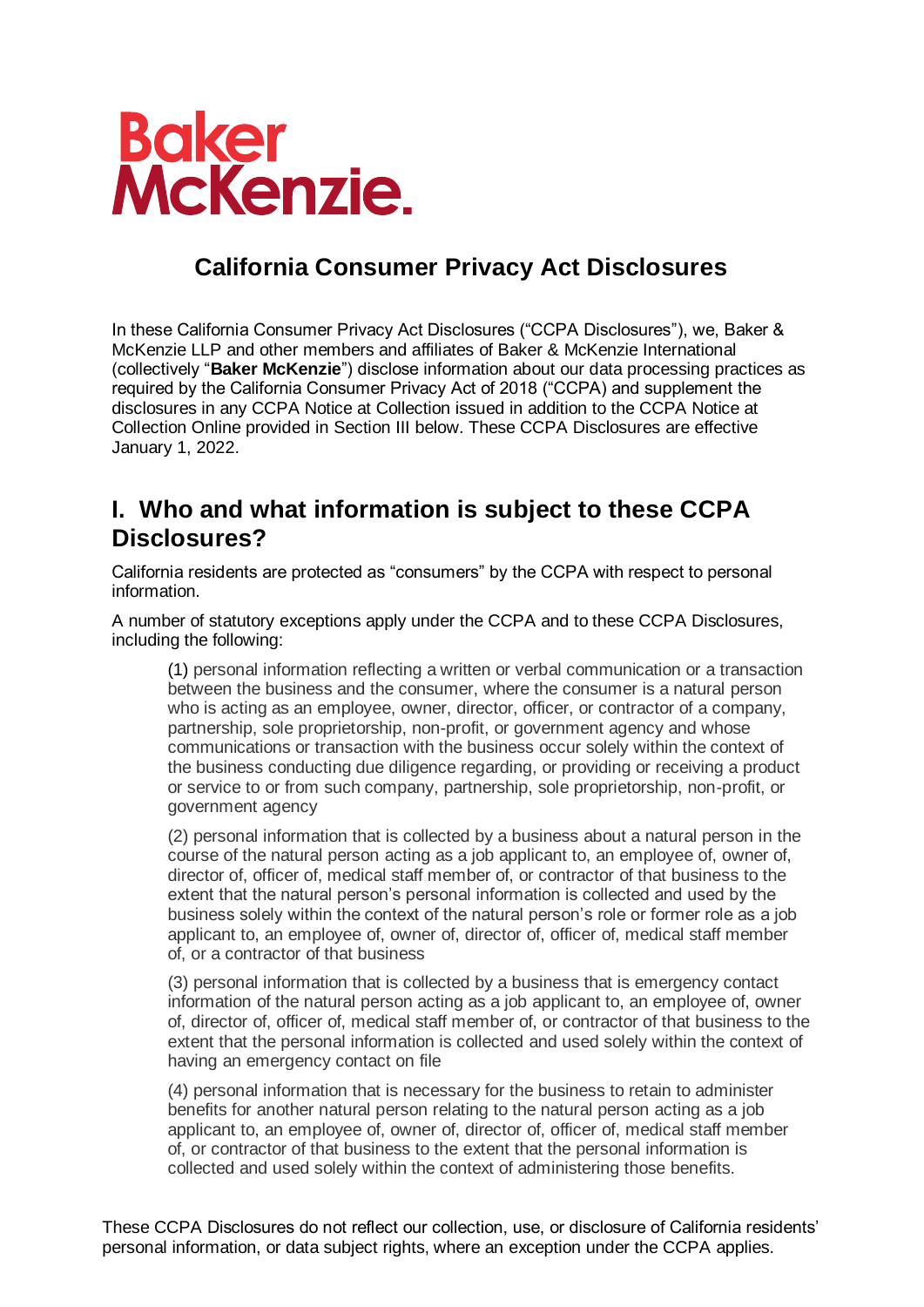### **II. How can a consumer with a disability access these CCPA Disclosures?**

Consumers who have a visual disability may be able to use a screen reader or other text-tospeech or text-to-Braille tool to review the contents of this notice.

### **III. CCPA Notice at Collection Online**

In this CCPA Notice at Collection Online, we are addressing disclosure requirements under California Civil Code §1798.100(b) and California Attorney General Regulations § 999.305 at or before the point of online collection:

We collect the categories of personal information about consumers for the business and commercial purposes set out in our CCPA Privacy Policy.

# **IV. CCPA Privacy Policy**

Beyond the disclosures in the preceding "Notice At Collection Online" segment and any other Notice at Collection, we are providing additional disclosures about consumer rights and our personal information handling practices in the preceding twelve months, as required by the CCPA and regulations of the California Attorney General, including §999.308 (Privacy Policy).

#### **1. Right to Know About Personal Information Collected, Disclosed, or Sold**

This CCPA Privacy Policy describes personal information we generally collect, use, disclose and sell about California residents. You have the right to request that we disclose what personal information we collect, use, disclose and sell about you specifically ("right to know"). To submit a request to exercise the right to know, please submit an email request to [dataprivacy@bakermckenzie.com](mailto:dataprivacy@bakermckenzie.com) and include "California Request to Know" in the subject line or contact us on the Toll-Free number or at the postal address listed below. Please specify in your request the details you would like to know, including any specific pieces of personal information you would like to access.

We will ask that you provide certain information to verify your identity, such as a code sent to an email address we may have on file for you. If you have a password-protected account with us, we may verify your identity through our existing authentication practices for your account. The information that we ask you to provide to verify your identity will depend on your prior interactions with us and the sensitivity of the personal information at issue. If you use an authorized agent, we may request that you verify your identity with us and directly confirm with us that you provided the agent permission to submit a request. We will respond to your request in accordance with the CCPA. If we deny your request, we will explain why.

#### **2. Our Personal Information Handling Practices in 2021**

We have set out below categories of personal information we have collected about California residents in the preceding 12 months and, for each category of personal information collected, the categories of sources from which that information was collected, the business or commercial purposes for which the information was collected, and the categories of third parties with whom we shared the personal information.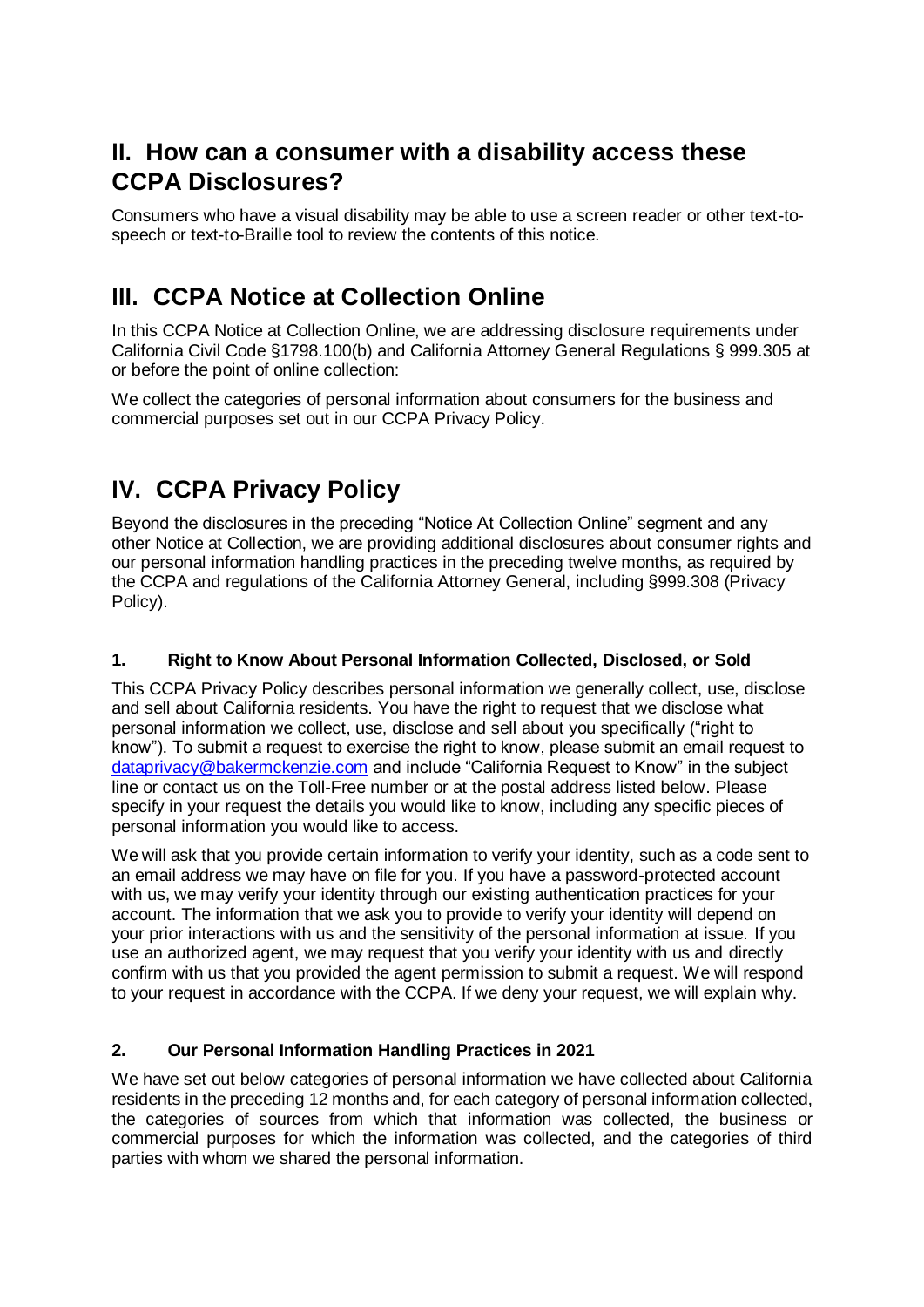| <b>Section</b> | <b>Category of personal</b><br>information                                                                                                                                                                                                                                             | We collected<br>such personal<br>information to<br>use for the<br>following<br>business or<br>commercial<br>purposes:                                                                                                                                                                                                                                                                                                                                                                                                                                                                                                                                              | We have<br>collected<br>such<br>personal<br>information<br>from the<br>following<br>categories<br>of sources:                                                                                                                                                                                                                                        | We shared<br>such personal<br>information<br>with the<br>following<br>categories of<br>third parties:                                                                                                                                                                                                                                                                                                                                                                                                                                                                                                                                                    |
|----------------|----------------------------------------------------------------------------------------------------------------------------------------------------------------------------------------------------------------------------------------------------------------------------------------|--------------------------------------------------------------------------------------------------------------------------------------------------------------------------------------------------------------------------------------------------------------------------------------------------------------------------------------------------------------------------------------------------------------------------------------------------------------------------------------------------------------------------------------------------------------------------------------------------------------------------------------------------------------------|------------------------------------------------------------------------------------------------------------------------------------------------------------------------------------------------------------------------------------------------------------------------------------------------------------------------------------------------------|----------------------------------------------------------------------------------------------------------------------------------------------------------------------------------------------------------------------------------------------------------------------------------------------------------------------------------------------------------------------------------------------------------------------------------------------------------------------------------------------------------------------------------------------------------------------------------------------------------------------------------------------------------|
| 1              | Identifiers such as a real name,<br>alias, postal address, unique<br>personal identifier, online<br>identifier, Internet Protocol<br>address, email address, account<br>name, social security number,<br>driver's license number, passport<br>number, or other similar<br>identifiers. | <b>Clients/iob</b><br>applicants/other<br>third parties<br>To provide legal<br>advice, business,<br>services and to<br>respond to<br>inquiries.<br>To manage our<br>business<br>operations and<br>administer our<br>client<br>relationship.<br>To provide<br>relevant<br>marketing to you<br>(e.g. information<br>about events or<br>services that<br>may be of<br>ınterest.<br>To address<br>compliance and<br>legal obligations<br>(e.g. checking<br>identity of new<br>clients,<br>prevention of<br>fraud/money<br>laundering).<br>To consider<br>individuals for<br>employment and<br>contractor<br>opportunities and<br>manage on-<br>boarding<br>procedures. | From the data<br>subject, our<br>affiliates,<br>counterparties<br>to<br>transactions<br>or disputes<br>with the data<br>subjects,<br>employers,<br>agents or<br>professional<br>advisers<br>authorised to<br>disclose data<br>on behalf of<br>the data<br>subject and<br>from other<br>publicly<br>available or<br>subscription<br>based<br>sources. | <b>Baker</b><br>McKenzie<br>Affiliates (i.e.<br>member firms<br>and Baker<br>global services<br>companies)<br>Suppliers and<br>service<br>providers<br>where<br>necessary to<br>perform<br>functions on<br>our behalf (e.g.<br>infrastructure/IT<br>services<br>providers,<br>providers of<br>services<br>relating to client<br>intake, global<br>travel, finance,<br>customer<br>relationship<br>management,<br>business<br>analytics and<br>marketing and<br>conference and<br>event hosting).<br>Financial<br>institutions (for<br>invoicing and<br>payment).<br>Corporate<br>purchasers - as<br>part of any sale<br>of Firm assets,<br>transition of |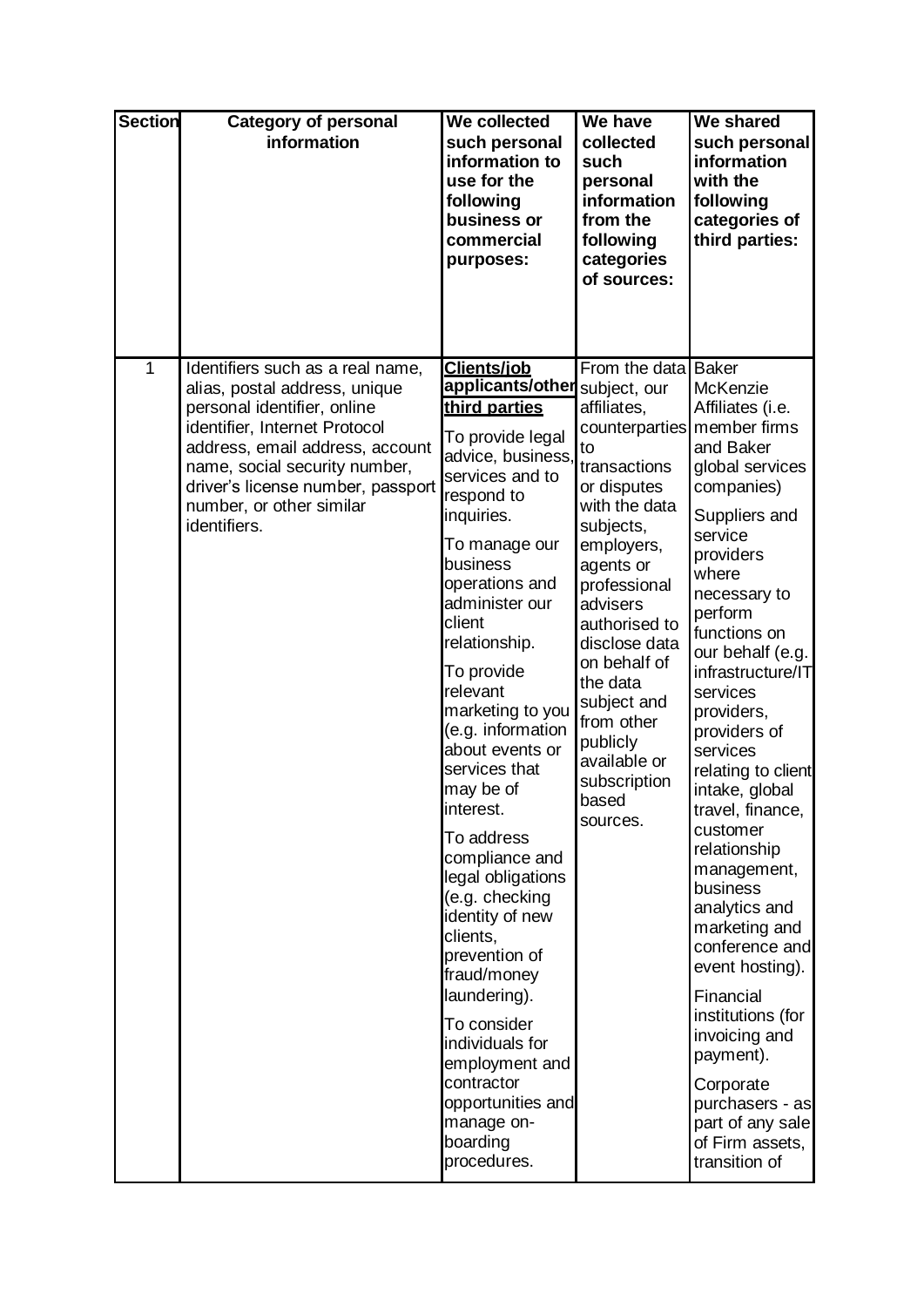|  | <b>Emplovees</b>              | service to                      |
|--|-------------------------------|---------------------------------|
|  | Administering                 | another                         |
|  | and providing                 | provider or in                  |
|  | compensation,                 | the event of                    |
|  | benefits and                  | insolvency,                     |
|  | other work                    | bankruptcy or                   |
|  | related                       | Mandatory                       |
|  | allowances.                   | disclosures and                 |
|  | Administering the             | legal claims                    |
|  | workforce (e.g.               | (e.g. to comply                 |
|  | managing work                 | with any                        |
|  | activities,                   | subpoena,                       |
|  | performance                   | court order or                  |
|  | evaluations and               | other legal                     |
|  | promotions,                   | process or to                   |
|  | preparing                     | comply with                     |
|  | corporate                     | any regulatory,<br>governmental |
|  | organisation                  | or other legally                |
|  | charts, managing              | binding                         |
|  | entity and intra-             | request).                       |
|  | entity staffing<br>and team   |                                 |
|  |                               |                                 |
|  | management,<br>managing and   |                                 |
|  | monitoring                    |                                 |
|  | business travel,              |                                 |
|  | carrying out                  |                                 |
|  | workforce                     |                                 |
|  | analysis, talent              |                                 |
|  | management                    |                                 |
|  | and career                    |                                 |
|  | development,                  |                                 |
|  | managing<br>employee leave,   |                                 |
|  | succession                    |                                 |
|  | planning,                     |                                 |
|  | providing                     |                                 |
|  | employment                    |                                 |
|  | references,                   |                                 |
|  | administering                 |                                 |
|  | ethics and                    |                                 |
|  | compliance                    |                                 |
|  | training,                     |                                 |
|  | facilitating and              |                                 |
|  | providing<br>services for the |                                 |
|  | re-location and               |                                 |
|  | movement of                   |                                 |
|  | employees and                 |                                 |
|  | their families                |                                 |
|  | locally and                   |                                 |
|  | internationally.              |                                 |
|  | Complying with                |                                 |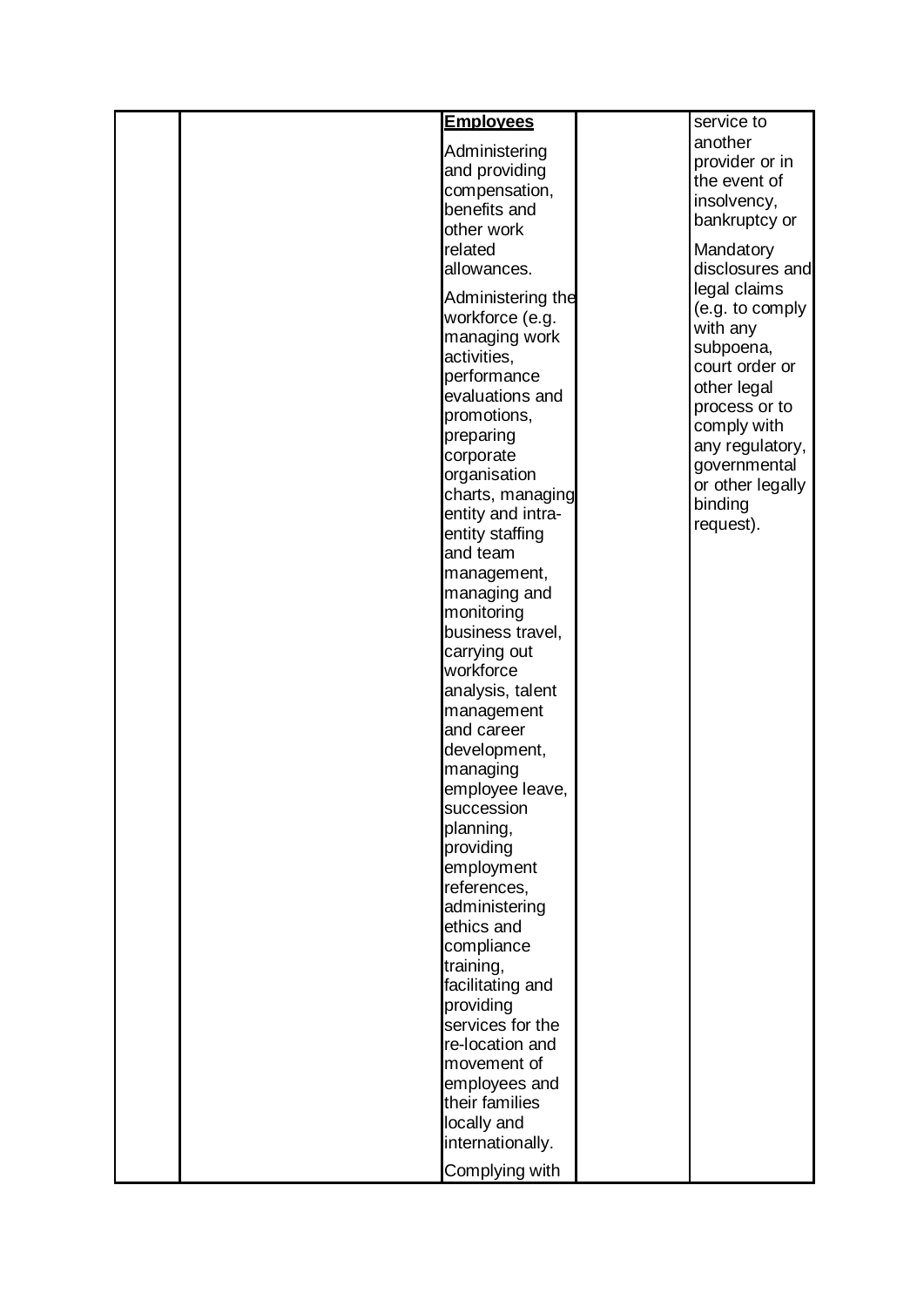|     | employment law<br>obligations.                                                                                                                             |  |
|-----|------------------------------------------------------------------------------------------------------------------------------------------------------------|--|
|     | Subject to<br>applicable laws,<br>monitoring use of<br>the firm's<br>technology<br>systems,<br>databases and<br>property,<br>conducting<br>investigations. |  |
|     | Administration of<br>the compliance<br>hotline.                                                                                                            |  |
|     | Communicating<br>with employees<br>and their<br>designated<br>contacts in the<br>event of an<br>emergency.                                                 |  |
|     | Responding to<br>legal and/or<br>regulatory<br>requests for<br>information.                                                                                |  |
| tax | Complying with<br>corporate<br>financial<br>responsibilities<br>(audit,<br>accounting and                                                                  |  |
|     | requirements)                                                                                                                                              |  |
|     | Managing<br>corporate<br>information<br>technology (e.g.<br>IT support,<br>corporate<br>directory, IT<br>security).                                        |  |
|     | Conducting<br>security<br>screenings (to<br>the extent<br>permitted by law)                                                                                |  |
|     | Internet<br>Protocol                                                                                                                                       |  |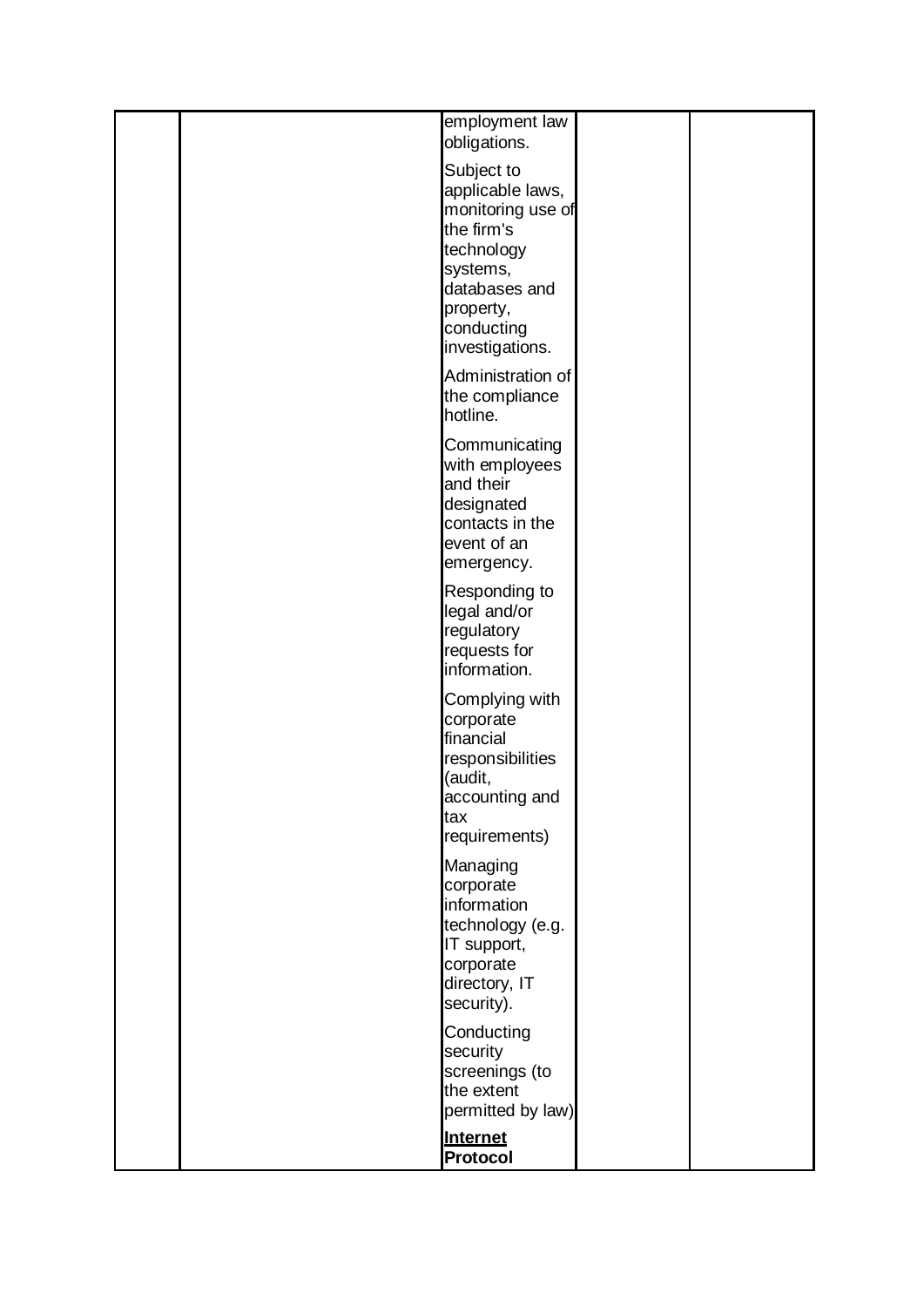|                |                                                                                                                                                                                                                                                                                                                                                                                                                                                                                                                                                                                                                                                                                                                                                                                                                                                                                                                                                                        | <b>Address</b>                                                                                                                                                                                                                                                                                                                                                |                         |                                                                                                                                                                                                                                                                                           |
|----------------|------------------------------------------------------------------------------------------------------------------------------------------------------------------------------------------------------------------------------------------------------------------------------------------------------------------------------------------------------------------------------------------------------------------------------------------------------------------------------------------------------------------------------------------------------------------------------------------------------------------------------------------------------------------------------------------------------------------------------------------------------------------------------------------------------------------------------------------------------------------------------------------------------------------------------------------------------------------------|---------------------------------------------------------------------------------------------------------------------------------------------------------------------------------------------------------------------------------------------------------------------------------------------------------------------------------------------------------------|-------------------------|-------------------------------------------------------------------------------------------------------------------------------------------------------------------------------------------------------------------------------------------------------------------------------------------|
|                |                                                                                                                                                                                                                                                                                                                                                                                                                                                                                                                                                                                                                                                                                                                                                                                                                                                                                                                                                                        | See section 6<br>below for details.                                                                                                                                                                                                                                                                                                                           |                         |                                                                                                                                                                                                                                                                                           |
| $\overline{2}$ | Any categories of personal<br>information described in<br>subdivision (e) of Section<br>1798.80: "Personal information"<br>means any information that<br>identifies, relates to, describes, or<br>is capable of being associated<br>with, a particular individual,<br>including, but not limited to, his or<br>her name, signature, social<br>security number, physical<br>characteristics or description,<br>address, telephone number,<br>passport number, driver's license<br>or state identification card<br>number, insurance policy<br>number, education, employment,<br>employment history, bank<br>account number, credit card<br>number, debit card number, or<br>any other financial information,<br>medical information, or health<br>insurance information. "Personal<br>information" does not include<br>publicly available information that<br>is lawfully made available to the<br>general public from federal, state,<br>or local government records." | See section 1<br>above                                                                                                                                                                                                                                                                                                                                        | See section 1<br>above  | See section 1<br>above                                                                                                                                                                                                                                                                    |
| 3              | Characteristics of protected<br>classifications under California or<br>federal law (classes include race,<br>color, religion, national origin, sex<br>(including pregnancy, childbirth,<br>and related medical conditions),<br>disability, leave, age, citizenship<br>status, genetic information,<br>ancestry, breastfeeding, marital<br>status, gender identity, gender<br>expression, sexual orientation,<br>medical condition including<br>AIDS/HIV, political activities and<br>affiliations, military and veteran<br>status, and status as a victim of<br>domestic violence, assault, or<br>stalking).                                                                                                                                                                                                                                                                                                                                                           | Solely as strictly<br>necessary for<br>the purposes<br>described in<br>section 1 above<br>regarding<br>employee data<br>and as otherwise<br>required in<br>connection with<br>managing the<br>employment<br>relationship (e.g.<br>sick leave, sick<br>pay, accidents at<br>work, other<br>employment<br>related claims,<br>accommodating<br>disability within | See section 1<br>above. | <b>Baker</b><br>McKenzie<br>Affiliates (i.e.<br>member firms<br>and Baker<br>global services<br>companies)<br>Suppliers and<br>service<br>providers<br>where<br>necessary to<br>perform<br>functions on<br>our behalf.<br>Mandatory<br>disclosures and<br>legal claims<br>(e.g. to comply |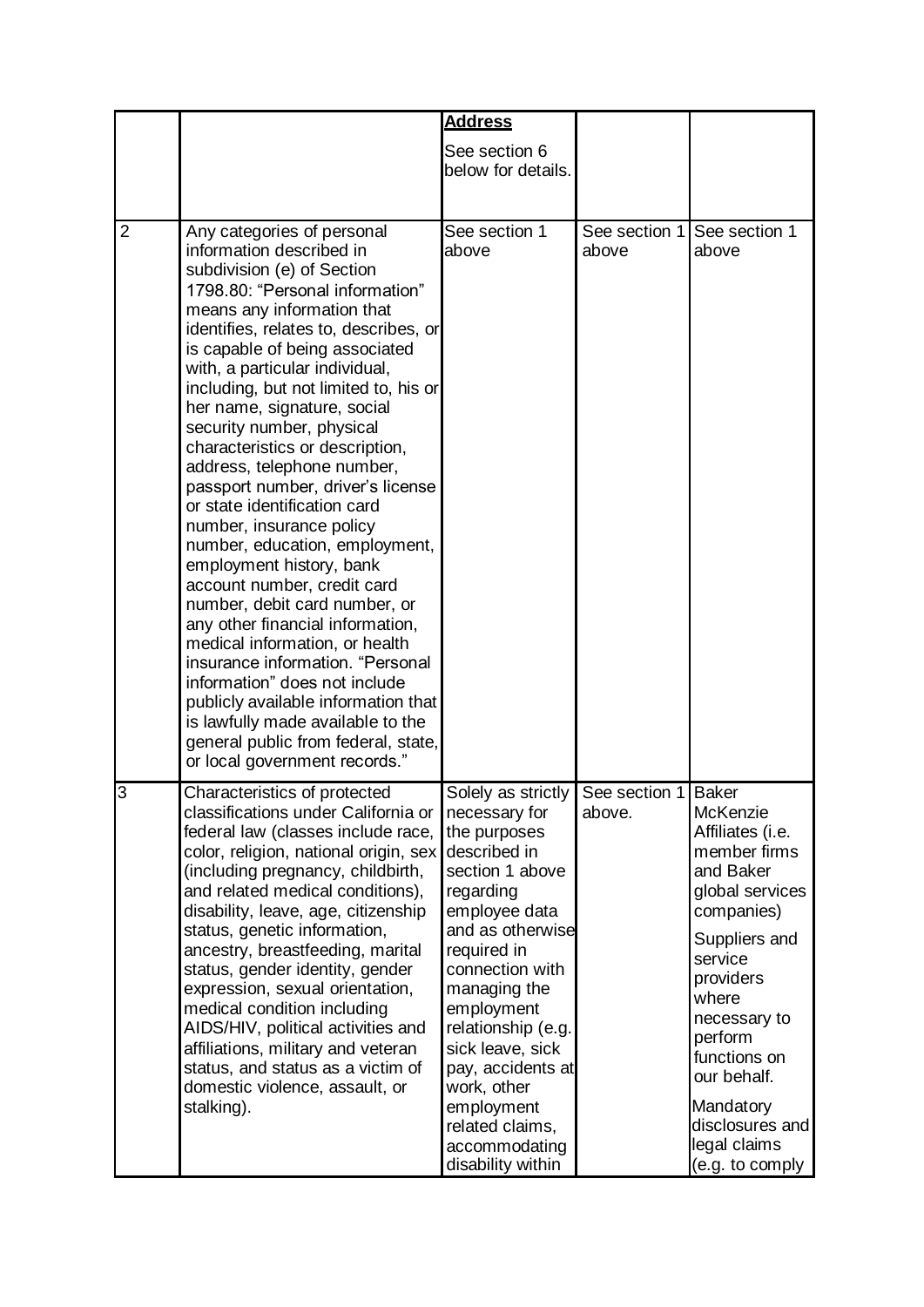|                |                                                                                                                                                                                                                                                               | the workplace,<br>maternity leave,<br>$etc.$ )<br>Solely to the<br>extent required<br>to comply with<br>the firm's legal or<br>other best<br>practice<br>obligations (e.g.<br>AML, equality<br>laws, monitoring<br>diversity and<br>inclusion, etc.).              |                                                                                                                                                                                     | with any<br>subpoena,<br>court order or<br>other legal<br>process or to<br>comply with any<br>regulatory,<br>governmental<br>or other legally<br>binding<br>request).                                                                    |
|----------------|---------------------------------------------------------------------------------------------------------------------------------------------------------------------------------------------------------------------------------------------------------------|--------------------------------------------------------------------------------------------------------------------------------------------------------------------------------------------------------------------------------------------------------------------|-------------------------------------------------------------------------------------------------------------------------------------------------------------------------------------|------------------------------------------------------------------------------------------------------------------------------------------------------------------------------------------------------------------------------------------|
| $\overline{4}$ | Commercial information,<br>including records of personal<br>property, products or services<br>purchased, obtained, or<br>considered, or other purchasing<br>or consuming histories or<br>tendencies.                                                          | See section 1<br>above.                                                                                                                                                                                                                                            | See section 1 See section 1<br>above.                                                                                                                                               | above.                                                                                                                                                                                                                                   |
| 5              | Internet or other electronic<br>network activity information,<br>including, but not limited to,<br>browsing history, search history,<br>and information regarding a<br>consumer's interaction with an<br>Internet Web site, application, or<br>advertisement. | To make our<br>website more<br>intuitive and easy<br>to use.<br>To protect the<br>security and<br>effective<br>functioning of our<br>website.                                                                                                                      | Via the firm's<br>website                                                                                                                                                           | To our service<br>providers to the<br>extent<br>necessary for<br>the provision of<br>IT services on<br>our behalf.<br><b>Baker</b><br>McKenzie<br>Affiliates (i.e.<br>member firms<br>and Baker<br>global services<br>companies)         |
| 6              | Audio, electronic, visual, thermal,<br>olfactory, or similar information.                                                                                                                                                                                     | Audio/visual -<br>where required<br>lfor<br>legal/regulatory<br>reasons, to keep<br>a record of client<br>instructions or<br>other matters<br>discussed. For<br>purpose of<br>transcribing or<br>preparing a<br>written note of<br>client interviews<br>(recording | Conference<br>calls and<br>video<br>conferences<br>with clients<br>and other<br>third parties.<br><b>Interviews</b><br>with clients<br>as part of<br>client<br>feedback<br>program. | <b>Baker</b><br><b>McKenzie</b><br>Affiliates (i.e.<br>member firms<br>and Baker<br>global services<br>companies).<br>To our service<br>providers to the<br>extent<br>necessary for<br>the provision of<br>IT services on<br>our behalf. |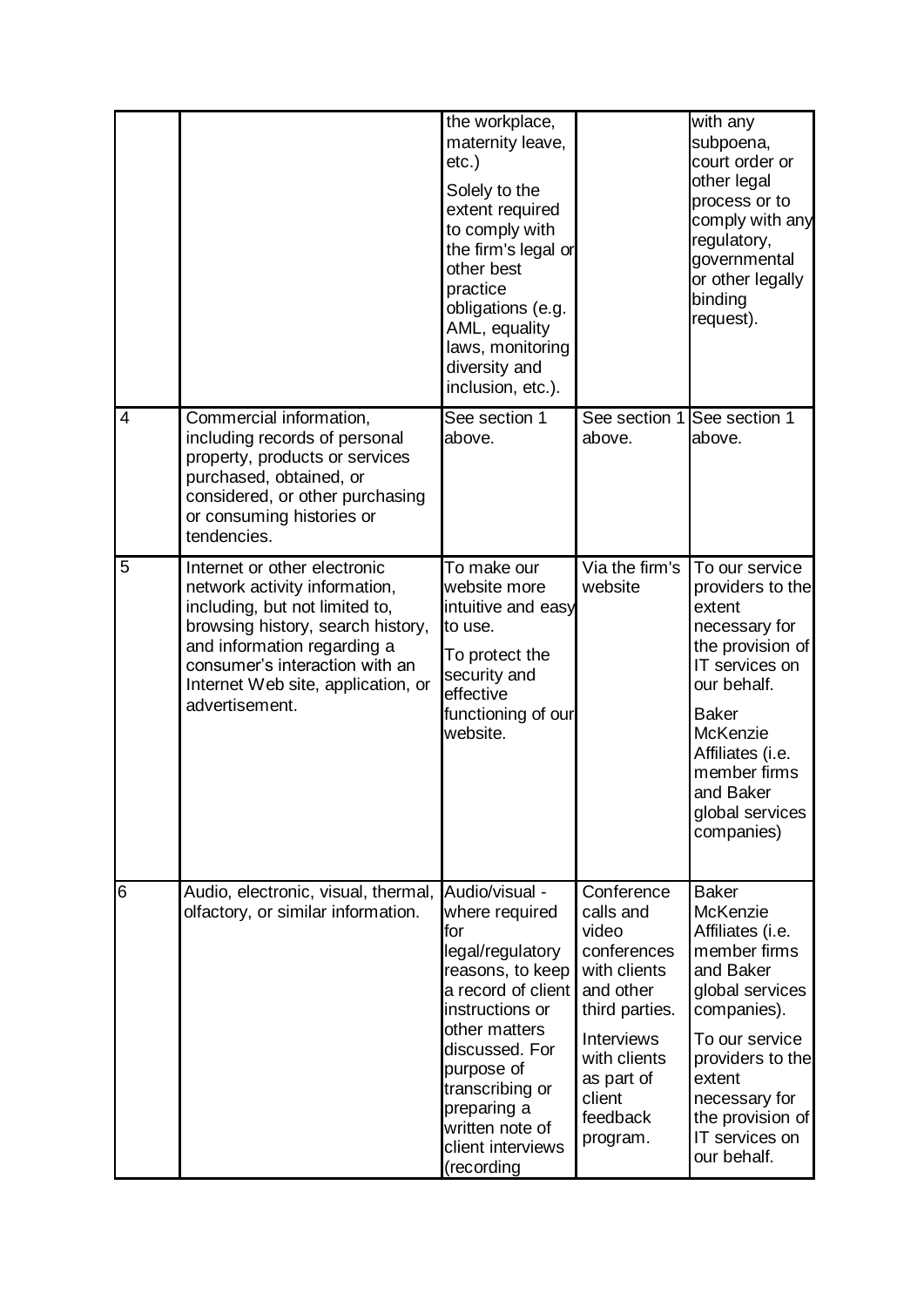|                |                                                                                                                                                                                                                                                            | deleted once<br>transcript or note<br>completed).                            |                                                                                               | Mandatory<br>disclosures and<br>legal claims<br>(e.g. to comply<br>with any<br>subpoena,<br>court order or<br>other legal<br>process or to<br>comply with<br>any regulatory,<br>governmental<br>or other legally<br>binding<br>request). |
|----------------|------------------------------------------------------------------------------------------------------------------------------------------------------------------------------------------------------------------------------------------------------------|------------------------------------------------------------------------------|-----------------------------------------------------------------------------------------------|------------------------------------------------------------------------------------------------------------------------------------------------------------------------------------------------------------------------------------------|
| 7              | Professional or employment-<br>related information.                                                                                                                                                                                                        | See section 1<br>above in relation<br>to employees<br>and job<br>applicants. | See section 1 See section 1<br>above in<br>relation to<br>employees<br>and job<br>applicants. | above in<br>relation to<br>employees and<br>job applicants.                                                                                                                                                                              |
| $\overline{8}$ | Education information, defined as See section 1<br>information that is not publicly<br>available personally identifiable<br>information as defined in the<br>Family Educational Rights and<br>Privacy Act (20 U.S.C. section<br>1232g, 34 C.F.R. Part 99). | above in relation<br>to employees<br>and job<br>applicants.                  | See section 1<br>above in<br>relation to<br>employees<br>and job<br>applicants.               | See section 1<br>above in<br>relation to<br>employees and<br>job applicants.                                                                                                                                                             |

#### **3. Disclosures of Personal Information, No Sale**

Over the preceding 12 months, we disclosed certain categories of California residents' personal information to the categories of third parties as shown in the table above.

We do not, and in the preceding 12 months did not, sell California residents' personal information. We do not have actual knowledge that we sell the personal information of minors under 16 years of age.

#### **4. Right to Request Deletion of Personal Information**

You have a right to request the deletion of personal information. To submit a request to delete personal information, please submit an email request to [dataprivacy@bakermckenzie.com](mailto:dataprivacy@bakermckenzie.com) and include "California Request to Delete" in the subject line or contact us on the Toll-Free Number or at the postal address listed below. Please specify in your request the personal information about you that you would like to have deleted, which can be all of your personal information as required by the CCPA.

We will ask that you provide certain information to verify your identity, such as a code sent to an email address we may have on file for you. If you have a password-protected account with us, we may verify your identity through our existing authentication practices for your account. The information that we ask you to provide to verify your identity will depend on your prior interactions with us and the sensitivity of the personal information at issue. If you use an authorized agent, we may request that you verify your identity directly with us and directly confirm with us that you provided the agent permission to submit a request. Once we have verified your identity, we will ask you to confirm that you wish to have your personal information